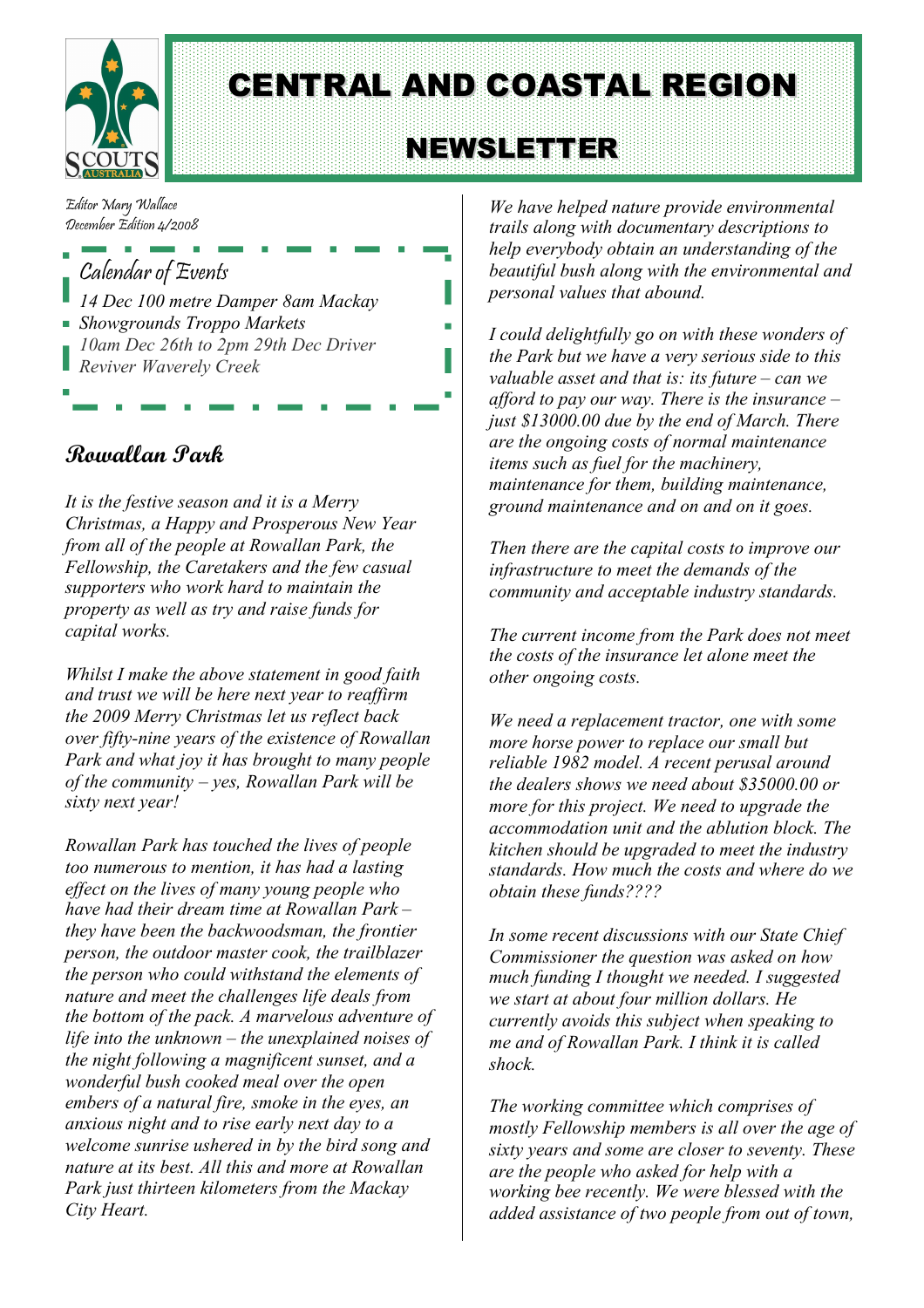*a young scout and his two friends who were not even members of the Movement.*

*A very big thanks to the people who were able to give their time, we achieved a lot and whilst all were totally exhausted we departed the Park with the satisfaction of fulfillment of a job well done and beating that bloke called "Murphy" who accompanied us for the weekend.*

*We are now faced with meeting the challenge of retaining Rowallan Park and as a Christmas wish I urge people to take more interest in the property, use it as much as possible and promote it to others. As a New Year resolution I ask for everybody to join me and the Rowallan Park Fellowship in the determination to meet the challenge and ensure that it has a very happy sixtieth birthday with many more birthdays to follow thus allowing our young people to enjoy the dreams described in paragraph two and let us older ones reflect on our combined achievements.*

*Meeting challenges means change. Change usually upsets somebody. But in the end we must meet the challenge of change, learn to compromise to our best advantage if we are to succeed, and succeed we will! Churchill was no quitter and neither are we!*

*And it's still a Merry Christmas, a Happy and Prosperous New Year to everybody.*

*R W (Bob) Hodda Assistant Region Commissioner Campsites and Community Development*

## **Regional Joey Scout Report**

*What has happened to this year? It is nearly Christmas again and not too long ago we were sitting around the table discussing what we were going to do for our annual Mob Holiday. Well! that was March.*

*Not a lot has happened since the last newsletter so I will keep it short.*

*I was recently invited to attend a Promise Challenge presentation at the Banksia Joey Scout Mob. On the 11th November four Joey Scouts will receive their Promise Challenge Certificates and badges for all their hard work.*

*Congratulations goes to: Thomas Henderson, Nicholas Hazell, Matthew Pullom and Rhys Smyth.*

*They have all worked hard on their projects and will soon progress to Cub Scouts, where I know they will tackle many new challenges in the same way as they have done with their Promise Challenge. Congratulations once again and WELL DONE!*

*Well, as it will soon be time for groups to be breaking up for Christmas, and many looking forward to a well earned rest, I would like to wish you all a safe and Jolly Christmas. May all your Christmas wishes come true and I will see you all in 2009!*

*Wendy Harm (Wallaby) RL Joey Scouts.*

### **Bowen Scout Group**

*Our Joey Scout Mob has been treasure hunting, performing at the circus and loved playing Scary monsters for Halloween They have 'sensed' their way around and are visiting New Zealand. They also went to JOTA/JOTI as part of the Group Camp and now have two Joey Scouts who will have linked to Cub Scouts before the year finishes and very likely our first Promise Challenge for a very long time – if not ever. On a sad note, we will say goodbye to Possum at the end of this term.*

*Whitsunday Coast Scouts and Cub Scouts combined with Bowen Group to camp at Rowallan Park for JOTA/JOTI. Joey Scouts, Cub Scouts, Scouts, Venturers Scouts and Rovers attended with our Joey Scouts and a number of parents utilising the lodge for the night. Our parents did a great job catering for us from the kitchen (sure beats cooking for 35 on a campfire!). We have made some good Scouting friends with Whitsunday Coast and look forward to the next time we meet. Thanks Region for making the radios and internet available to us.*

*Bowen Group is active in seagrass monitoring and we undertook our third monitoring session on the low tides in October. We have Cub Scouts, Scouts, Venturer Scouts and Rovers participating as well as a number of people from the wider community with an interest in seagrass. You can see some photos of our*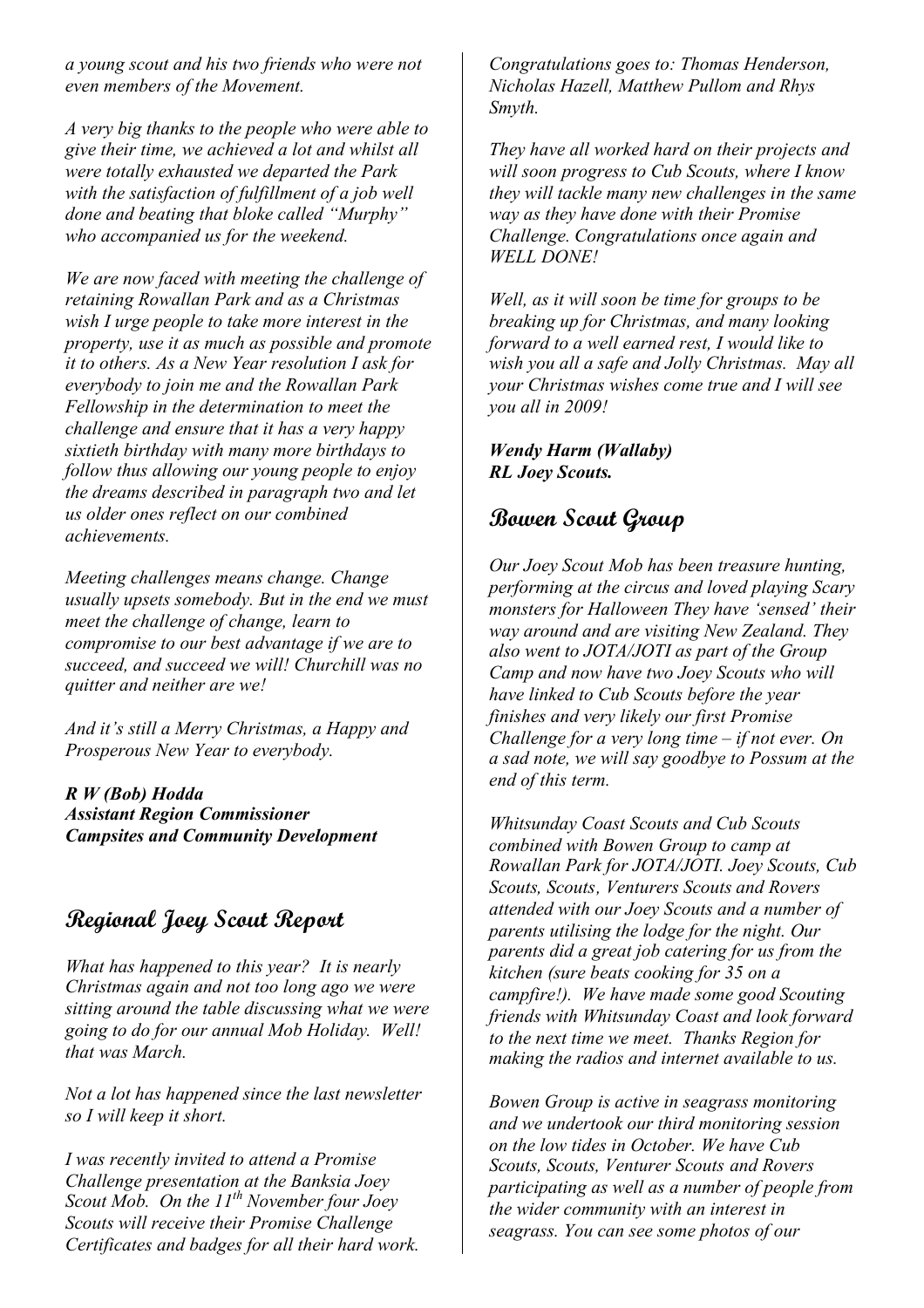#### *afternoon at*

*http://www.seagrasswatch.org/gallery.html. This is a great way to spend an afternoon and one which the youth generally enjoy. We love finding creatures on the tidal flats and are learning about our coastal environment. Those who have completed 8 hours over 6 months are entitled to their Landcare badges. It is also proving to be a good way to work in partnership with the wider community.*

*Early November our Cub Scouts went on a pack holiday to Proserpine Scout Den for a Boomerang Blitz. Everyone was kept busy rotating through bases in their relevant Boomerang level groups. Whilst we know this is not the ideal way to undertake Boomerang work, Bowen Cub Scouts have only held two meetings a month for the last two terms due to leader shortages and this sleepover gave them the chance to catch up and in some cases complete their awards. Proserpine Group were wonderful hosts and we thank them for inviting us into their midst. We hope next year to invite them to our Den. We have three Cub Scouts presently linking to Scouts and whilst the Cub Scout Pack will miss them, Scouts will gain some very keen youth who know how to tie knots, cook on open fires and mix it with the best of them! Watch out Scouts!!!*

*We will be saying goodbye to Tim and Robyn as our Cub Scout Leaders in December however they will remain Bowen Rovers. Yet again, our Group has benefited from the service given by these individuals - not to mention how much the Cub Scouts have enjoyed having younger Leaders. They have kept Cub Scout doors open an extra 12 months giving us time to find new Leaders – Brendan and Alison.*

*Our Scouts have also been meeting only twice a month. They recently camped with Proserpine Scouts at Proserpine Dam and thanks to Lloyd, learned how to use camp tools (including an axe) safely and use gas lighting. Scouts cooked in patrols for the group and believe it or not, the food was great!*

*Venturer Scouts will be closing next year due to lack of Leaders, however our Rovers are fortunate to have found an RA. Joe Williams, a former Scout from the Whitsunday Coast has accepted the role and looks forward to assisting them to meet their goals.*

*As this is the last newsletter for the year, I would like to thank those at Region level who have assisted Bowen make it through the year. You have given us many activities to choose from and our programme has always been full. Your efforts are appreciated.*

*I look forward to next year during which I am hopeful the youth from the three northern Groups can strengthen the friendships they have made in 2008. Things get so much simpler and heaps more fun when you combine forces!*

*Hope everyone has a safe and happy Christmas.*

*Brolga GL Bowen*

#### **Boomerang Blitz: Proserpine/Bowen Cub Scout Pack Holiday**

*Having spent a week or four planning this weekend it was absolutely wonderful to see it play out almost perfectly. Our aim was to give those attending the chance to catch up to where they would like to be/should be on their Boomerangs.*

*Twenty-three Cub Scouts from both packs, held a sleepover at Proserpine Den. It was hot, incredibly hot… but it was fun and it was productive.*

*We chose to run the weekend using the principle of four small groups of five or six youth rotating through bases which covered activities relevant to Boomerang material. Groups were determined according to skill level of the Cub Scouts which worked well with similar numbers in each group.*

*We were fortunate to have seven leaders of varying experience able to assist in running bases and shepherding groups from A to B and nurse-parent Karen Dachs ran First Aid. We were also very fortunate to have parents able to look after catering – freeing up Leaders to focus on activities.*

*Not all Boomerang tasks were offered over the weekend. Bases included: First Aid, Health, Safety, Ropes, Traditions, Symbols, Fires and Cooking, Compass Trails and Navigation, Self Expression Skit or Magic Trick, Gold P&L*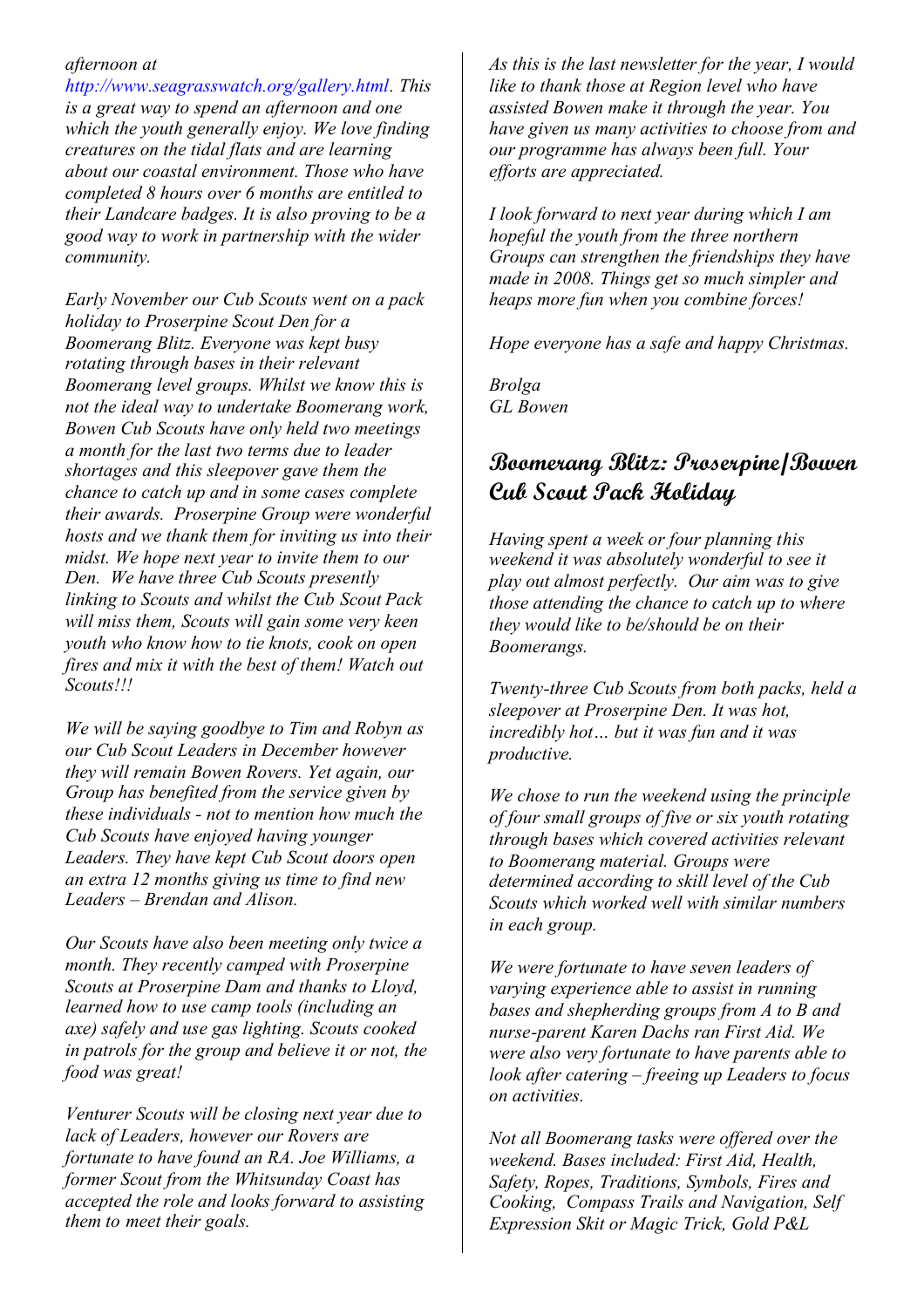*Scouts Own planning and Bronze P&L Write a prayer (used in Scouts Own).*

*Each base had ready a programme for each boomerang level and if an activity finished early, a Fitness base with balls and skipping ropes had been set up so the group could undertake some of the Fitness tasks whilst waiting for the next activity. Leaders had been delegated bases some weeks prior and were required to plan their own activity for sessions with each level.*

*The highlights: all the Cub Scouts enjoyed fires and cooking and the water games; skits were well rehearsed and delivered made for an entertaining and well run Campfire; the Cub Scouts Own which really was the Cub Scouts own – all their own work; a really great unofficial skills training weekend for our new Cub Scout Leaders; being able to share the planning and delivery with other leaders made it less of a task for any individual and allowed time for leaders to switch off at various times; lots of built in extra time on day 1 which mostly kept the pressure off.*

*What we would do differently – aim to achieve half as much; be more diligent with Cub Scouts looking after their own clothing and possessions (3 missing scarves & woggles…); have 1 person delegated to the job of management – someone to liaise between catering and programming, looking after session changeovers etc – a camp chief who was not involved in session delivery.*

#### *Lesley Bullemor GL Bowen Group*



## **Whitsunday Coast Scout Group**

*We have had another busy term. October the Cub Scouts and Joey Scouts participated in JOTI at dateline computers and the scouts joined the Bowen group at Rowallan Park for a camp and JOTA/JOTI. I would like to thank Lesley very much for allowing the scouts to participate with them they had a great time and met some more new faces.*

*On the 25th & 26th October the Cub Scouts and scouts enjoyed a fun filled weekend on camp at Conway Caravan Park (Atlantis) . They participated in compass trails set by the scouts, rope tying, water safety talk and rescues with bow line races on the grass. They all helped prepare the meals and even cooked scones on the fire BBQ at the beach for morning tea. They played dolphin soccer built Atlantis in the sand and had to find King Neptune's trident. They earnt sea dollars, for their manners and good turns, participating in all activities, and winning activities. They did sand art and made kites to fly on the beach as well as sand castings with plaster. They had an hour of free time to enjoy the pool and the jumping cushion both days. I had a Grey Wolf Cub Scout finish his duties on this camp which was including organising and preparing a scouts own. I would like to once again thank all of my parents that helped me on this camp, I think they enjoyed it as much as the kids did, but I did have them all working all weekend. BRAVO*

*On the 31st October we went Trick or Treating in costume after pre preparing the neighbourhood. November is festival time for Airlie Beach and I try to involve the youth as much as possible on their uniforms being seen in the community. We went on an organised bush walk with the National Park Rangers, entered the Sand sculpting competition in which they came 3rd and then later that afternoon participated in the Reef Festival Parade dressed a sea snake made of shopping bags, It is the year of the reef as well as the year of the scout so we had save our reef banners on our snake and recycle, reduce reuse slogans.*

*Last week we went to visit the Water Police and had a tour of their boat and safety equipment displays, the youth asked lots of questions and learnt heaps.*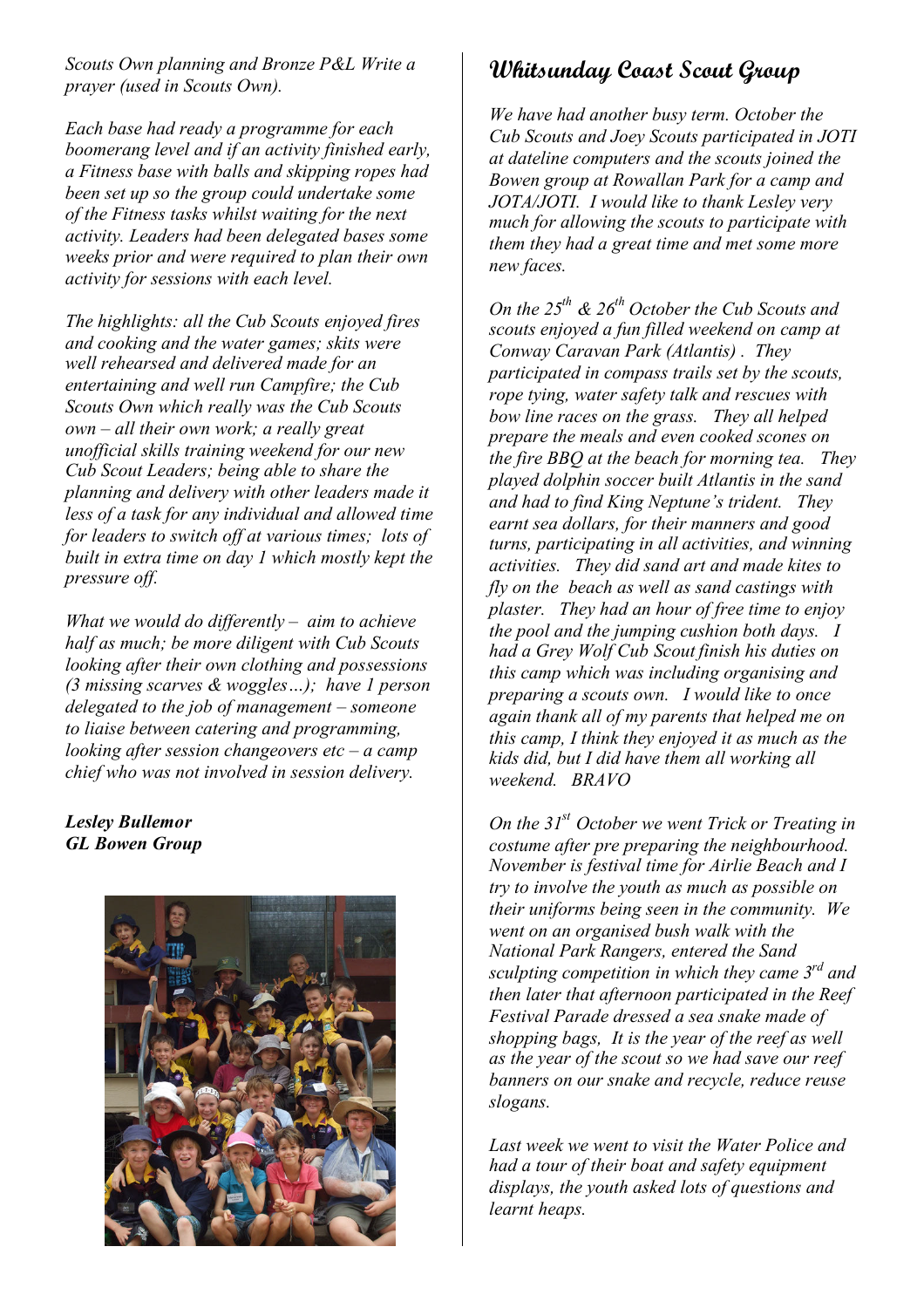*I was going fishing this week, but I don't have enough parent helpers so will try to get through some Boomerang work before our break up party next week.*

*That's us till next year. I am covering being a leader for Joey Scouts and Cub Scouts next year until April, then I am stepping down and hopefully just be doing the group leader role. We have applied for 4 grants this year so hopefully there will be still be a group next year to benefit from our hard work.*

*We are hoping to get our Scout Troop up running properly next year so they can be ready to participate in the Jamboree.*

*Merry Christmas to all and enjoy a very well deserved Scout break.*

*Kathy Ball Group Leader*

## **Mackay City Central**

*The last few months have been busy with a range of activities. Thankfully the weather has been kind to us! A hangi cooking camp involving Cub Scouts and Scouts was held, with some local cooking experts helping out with the food preparation and cooking technique. Quoll was impressed, saying that "The meat was as tender as I have had in my life." One of our scouts, Tyla Fleay, successfully ran an evening of activities for the troop. At the moment the scouts are creating artistic mosaics.*

*Our big news for the group was Jacob Wrench receiving the Australian Scout Medallion. After his return from Brisbane, where he was presented to the Governor, Jacob was presented to the group, and received his medallion, badge and certificate at a ceremony attended by regional leaders, all sections and their parents. The evening was an enjoyable social get together.*

*The JOTA / JOTI camp was well attended, as was the following scout leadership camp.*

*We were pleased to be joined by two new Venturers, Alex who is new to Scouting, and Chris who has transferred from Kareeba. James, also from Kareeba, joined the Scout Troop and Callum has been welcomed into the Cub Scout pack. It was sad that Assistant Venturer Scout Leader Peter Schultz was forced to resign because of work commitments. The Unit has had to rethink their plans for a Christmas trip to the Whitsundays, and plans are underway for an alternative.*

*The Cub Scouts have had their share of outdoor activities, too. As well as the weekly meetings there* *have been a number of camps at Rowallan Park in addition to an afternoon at the beach.*

*The section leaders and assistant leaders have all been very generous with their time, as has always been the case, and the group certainly is very grateful to them. Well done, all!*

*Paul Becker Group Leader*

### **Moranbah Scout Group**

*The Moranbah Scout Group has been very busy this term with numbers growing across the three sections of Joey Scouts, Cub Scouts and Scouts. We have also had interest from potential new leaders and will look at the possibility of starting up Venturer Scouts next year if interest continues.*

*We were fortunate to receive a donation of \$2000 from BMA Poitrel's Operation as part of the BMA Awards. Members of the project team who received the award came down to the den to hand over the (novelty)*



*cheque with the Joey Scouts.*

*We were also involved in the Moranbah Relay for Life, raising money for the Queensland Cancer Council. There were four Cubs, six Joeys, and all nine Scouts attending along with our three section leaders and some parent help. We were able to keep our baton (the Scout flag) moving around the track for the whole 18 hours, particularly thanks to one of our parents, Theresa McNaughton who completed well over 200 laps and received the prize for most laps completed.*

*The Relay for Life was a great opportunity to remind the Moranbah community that Scouts is alive and well in Moranbah and we received a lot of positive feedback about our campsite and the Scouts QP tents.*

*Moranbah's nine Scouts took to the air waves of Moranbah's Community Radio 4RFM on Thursday 27th November 2008 to earn their*